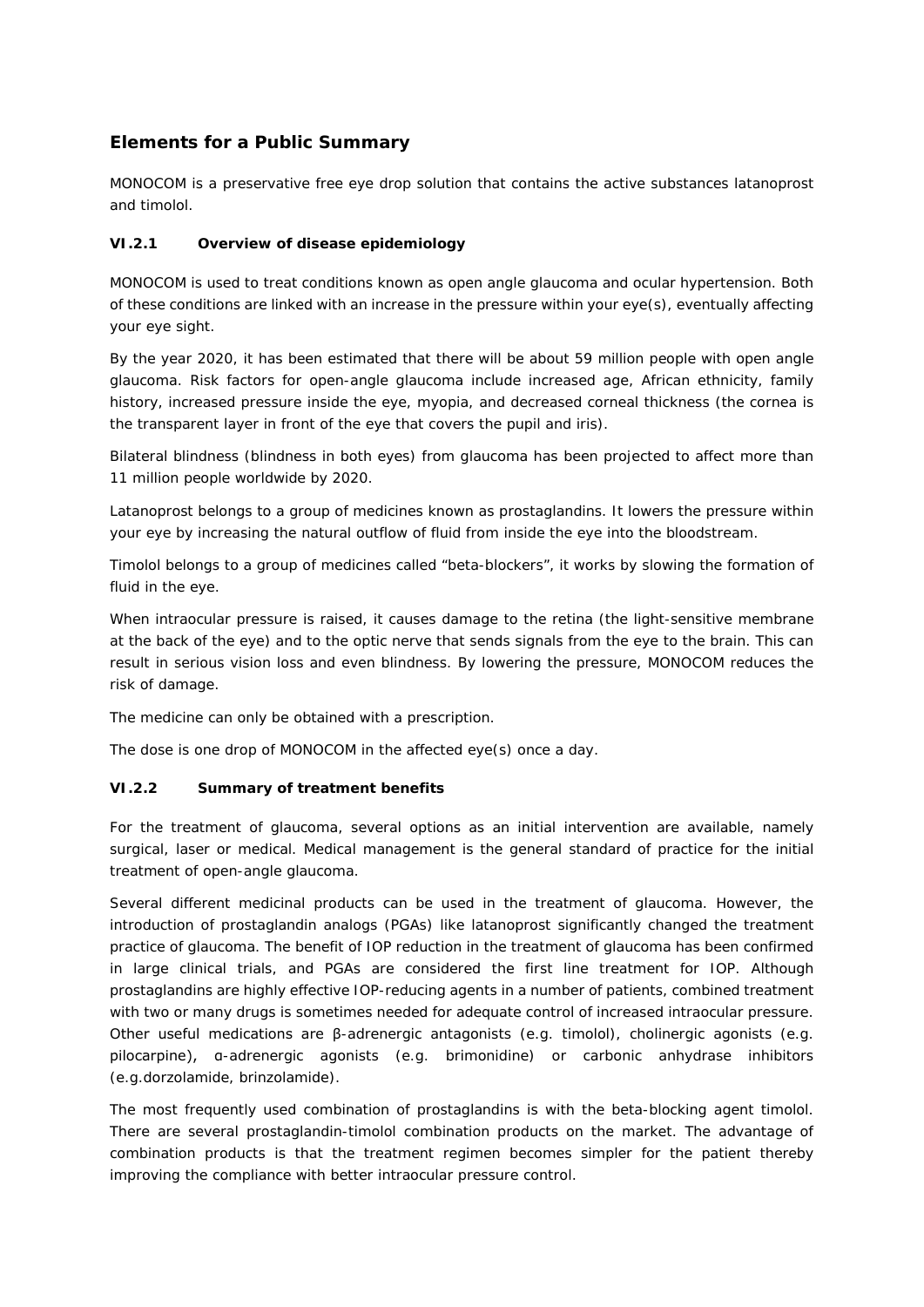The latanoprost-timolol combination is indicated for the reduction of intraocular pressure (IOP) in adult patients with open-angle glaucoma or ocular hypertension.

The company provided data from the published literature on Latanoprost and Timolol Reference Product (XALACOM) already authorised in the European Union (EU), and from other marketed products that contain respectively Latanoprost and Timolol (Monoprost, Duokopt).

Moreover, Monocom (Latanoprost and Timolol) were evaluated in 242 adults with ocular hypertension or open angle glaucoma, confirmed being insufficiently controlled on monotherapy. In these studies, Monocom was compared with the preserved 0.005% latanoprost and timolol reference product (XALACOM).

• LT2347-PIII-12/13 – 242 patients - duration 6 weeks

The efficacy and tolerability of the latanoprost/timolol fixed combination for the management of Open Angle Glaucoma and Ocular Hypertension remains undisputed, and the extensive data, including the results of Study 12/13 conducted by the Applicant, support its use as second-line treatment in patients insufficiently responsive to topical beta-blockers or prostaglandin analogs.

Based on these data, the Applicant considers that the proposed medicinal product has a positive benefit/risk profile, with an advantage over the currently marketed reference product in terms of ocular tolerability/safety on a long-term.

In addition, the safety and efficacy of latanoprost and/or timolol in adult patients with elevated eye pressure is supported by more than one decade of clinical experience. The latanoprost-timolol combination therapy is an effective intra-ocular pressure reducing medicine. The combination was more effective than latanoprost or timolol given as monotherapy, and at least as effective as latanoprost and timolol given concomitantly.

# *VI.2.3 Unknowns relating to treatment benefits*

Overall, the patients enrolled in clinical trials represent the population that would expect to receive MONOCOM, with the exception of children, pregnant women or nursing mothers, patients with hepatic and renal impairment, patients with advanced glaucoma, patients who have been operated for cataracts, patients with a history of active intraocular inflammation and/or with active intraocular disease.

### *VI.2.4 Summary of safety concerns*

#### **Important identified risks**

| <b>Risk</b>                                           | What is known<br>Preventability      |                                  |  |  |
|-------------------------------------------------------|--------------------------------------|----------------------------------|--|--|
| <b>Allergic reaction</b>                              | induced<br>Allergy<br>topical<br>by  | Yes, by avoiding use of          |  |  |
| (Hypersensitivity)<br>glaucoma treatment is primarily | latanoprost and timolol and/or       |                                  |  |  |
|                                                       | seen in the conjunctiva and around   | in patients with                 |  |  |
|                                                       | the eye. Serious allergic reactions  | hypersensitivity to latanoprost, |  |  |
|                                                       | to latanoprost and timolol are rare. | timolol or to any of the         |  |  |
|                                                       |                                      | excipients, or with a tendency   |  |  |
|                                                       |                                      | to develop allergies and         |  |  |
|                                                       |                                      | asthma. Also by monitoring for   |  |  |
|                                                       |                                      | early symptoms.                  |  |  |
|                                                       |                                      |                                  |  |  |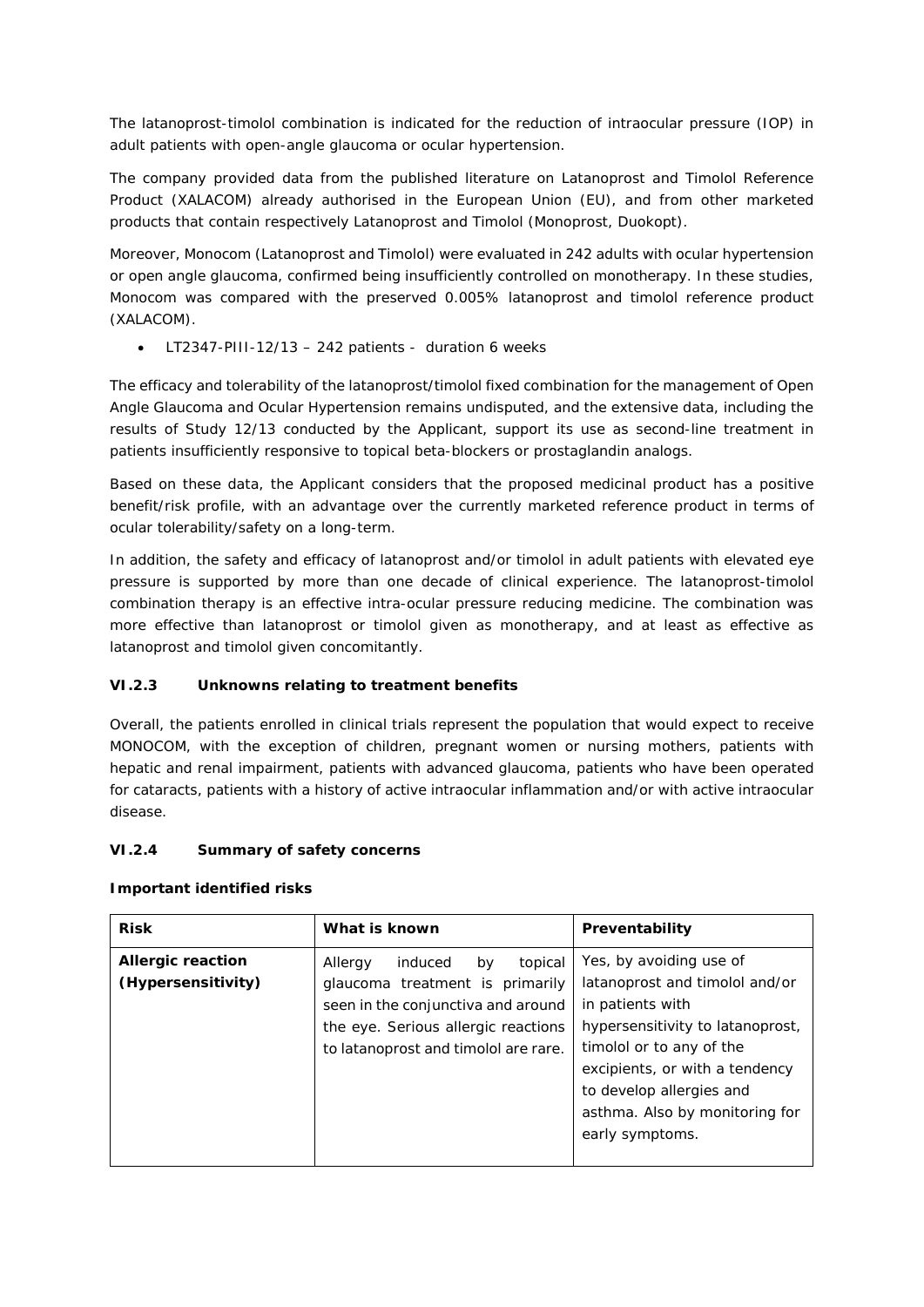| <b>Risk</b>                                                                                | What is known                                                                                                                                                                                                     | Preventability                                                                                                                                                                                                                                                                                                                                                                                                                                                                                                                        |  |
|--------------------------------------------------------------------------------------------|-------------------------------------------------------------------------------------------------------------------------------------------------------------------------------------------------------------------|---------------------------------------------------------------------------------------------------------------------------------------------------------------------------------------------------------------------------------------------------------------------------------------------------------------------------------------------------------------------------------------------------------------------------------------------------------------------------------------------------------------------------------------|--|
| Redness of the eye                                                                         | During<br>the<br>development<br>οf<br>Monocom, some cases of redness<br>eyes<br>were<br>reported<br>upon<br>οf<br>instillation. These reactions were<br>mild and transient.<br>Frequency: uncommon                | In the leaflet, the patient is<br>informed that redness of the<br>eye may affect up to 1 in 100<br>people and that in case the<br>patient used more Monocom<br>than he should, he may<br>experience some minor<br>irritation in his eye. The patient<br>is advised this should pass but<br>if he is worried to contact his<br>doctor for advice.                                                                                                                                                                                      |  |
| Change in eye colour<br>Hyperpigmentation                                                  | Iris darkening (frequency $\geq 1/10$ )<br>and skin darkening around the<br>eyes (frequency $>1/100$ to $<1/10$ )<br>have<br>been<br>reported<br>with<br>latanoprost. They do not pose a                          | risk of iris<br>darkening<br>The<br>appears to depend on eye<br>colour<br>before<br>treatment.<br>with<br>Patients<br>non-<br>homogenously blue,<br>grey or                                                                                                                                                                                                                                                                                                                                                                           |  |
| (darkening around the<br>eye)                                                              | known threat to vision or health.<br>Skin<br>changes<br>to<br>be<br>seem<br>reversible after discontinuation of<br>medicine.<br>However,<br>the<br>iris<br>darkening is often irreversible.                       | hazel<br>irises<br>show<br>greater<br>Caution should be<br>changes.<br>when<br>exercised<br>treating<br>glaucoma only in one eye with<br>prostaglandin analogs (class of<br>medicines to which latanoprost<br>belongs).                                                                                                                                                                                                                                                                                                               |  |
| Eye lash and vellus hair<br>changes                                                        | Excessive<br>growth<br>of<br>hair<br>is<br>considered as a non-serious and<br>mild effect associated with the use<br>of prostaglandin analogs.                                                                    | The effects of latanoprost or<br>any other prostaglandin on the<br>periocular<br>skin<br>and<br>the<br>eyelashes can be minimised by<br>reducing skin-eye drop contact<br>as best as possible in the daily<br>dosing scheme.<br>Termination of prostaglandin<br>analog treatment may reverse<br>effect<br>but<br>this<br>conclusive<br>has<br>evidence<br>not<br>been<br>obtained. Patients who have<br>abnormally<br>positioned<br>eyelashes<br>that<br>grow<br>back<br>toward the eye should be<br>monitored for this complication. |  |
| <b>Increased</b><br>risk<br>Οf<br>swelling of the retina<br>(cystoid<br>macular<br>oedema) | Macular<br>oedema<br>has<br>been<br>reported during treatment with<br>Latanoprost and other products<br>from the same class. This effect is<br>usually<br>reversible<br>after<br>discontinuation of the medicine. | avoiding<br>Yes,<br>by<br>use<br>οf<br>Latanoprost in patients who<br>have<br>undergone<br>cataract<br>surgery or other ocular surgery<br>as well as patients with other<br>factors<br>for<br>risk<br>macular<br>oedema, such as ocular (eye)                                                                                                                                                                                                                                                                                         |  |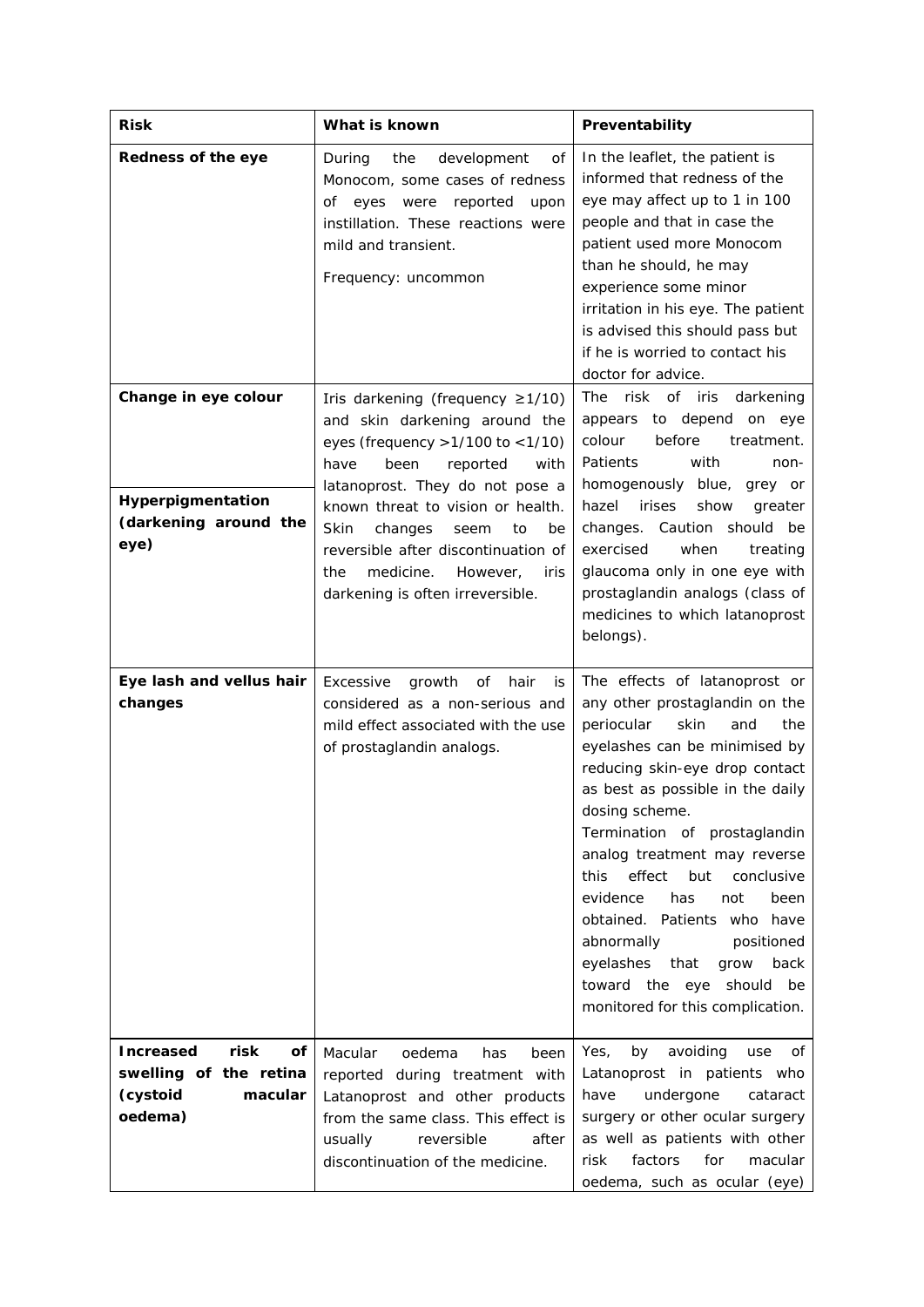| <b>Risk</b>                  | What is known                                                                                                                                                                                                                                                                                                                                                                                                                                                                                                                                                                                                                                       | Preventability                                                                                                                                                                                                                                                                                                                 |
|------------------------------|-----------------------------------------------------------------------------------------------------------------------------------------------------------------------------------------------------------------------------------------------------------------------------------------------------------------------------------------------------------------------------------------------------------------------------------------------------------------------------------------------------------------------------------------------------------------------------------------------------------------------------------------------------|--------------------------------------------------------------------------------------------------------------------------------------------------------------------------------------------------------------------------------------------------------------------------------------------------------------------------------|
|                              |                                                                                                                                                                                                                                                                                                                                                                                                                                                                                                                                                                                                                                                     | inflammations,<br>diabetes<br>or<br>hypertension<br>(high<br>blood<br>pressure). If Latanoprost is<br>used in such patients, patients<br>should<br>check<br>their<br>vision<br>frequently and promptly report<br>any change. In case of macular<br>oedema, the medicine should<br>not be used again, to prevent<br>recurrence. |
| <b>Bronchospasm</b>          | Bronchospasm<br>occurred<br>predominantly in patients with<br>pre-existing<br>bronchospastic<br>disease. Serious respiratory ADRs<br>are possible and in rare cases life-<br>threatening. Concomitant beta-<br>blockers or other antiadrenergic<br>drugs could potentiate the effects<br>of timolol. The overall risk is<br>expected be lower with topical<br>beta-blockers<br>with<br>compared<br>systemic betablockers.                                                                                                                                                                                                                           | by<br>avoiding<br>Yes,<br>use<br>οf<br>Latanoprost and<br>Timolol<br>in.<br>patients<br>with<br>pre-existing<br>respiratory disorders.                                                                                                                                                                                         |
| <b>Aggravation of asthma</b> | Respiratory disorders such<br>as<br>dyspnoea (difficulty breathing),<br>asthma and worsening of asthma<br>have been associated with the use<br>of prostaglandin analogs. These<br>and other respiratory symptoms<br>have been reported with the use of<br>Latanoprost.                                                                                                                                                                                                                                                                                                                                                                              | by<br>avoiding<br>οf<br>Yes,<br>use<br>Latanoprost<br>and<br>Timolol<br>in<br>patients<br>with<br>pre-existing<br>respiratory disorders.                                                                                                                                                                                       |
| <b>Bradycardia</b>           | Cardiac disorders such as angina<br>pectoris (pains to the chest, jaw<br>and back), bradycardia (slow heart<br>rate), chest pain have<br>been<br>association<br>reported<br>in in<br>with<br>administration<br>Latanoprost<br>although they are considered very<br>rare.<br>Beta-blockers can worsen<br>the<br>cardiac disorders. Serious cardiac<br>ADRs are possible and in rare<br>life-threatening.<br>Pre-<br>cases<br>disease,<br>other<br>existing<br>beta-<br>blockers or antiadrenergic drugs<br>increases the risk. The overall risk<br>is expected be lower with topical<br>beta-blockers<br>compared<br>with<br>systemic beta-blockers. | Yes,<br>by<br>avoiding<br>of<br>use<br>Latanoprost<br>and<br>timolol<br>in<br>patients<br>with<br>pre-existing<br>cardiovascular disorders.                                                                                                                                                                                    |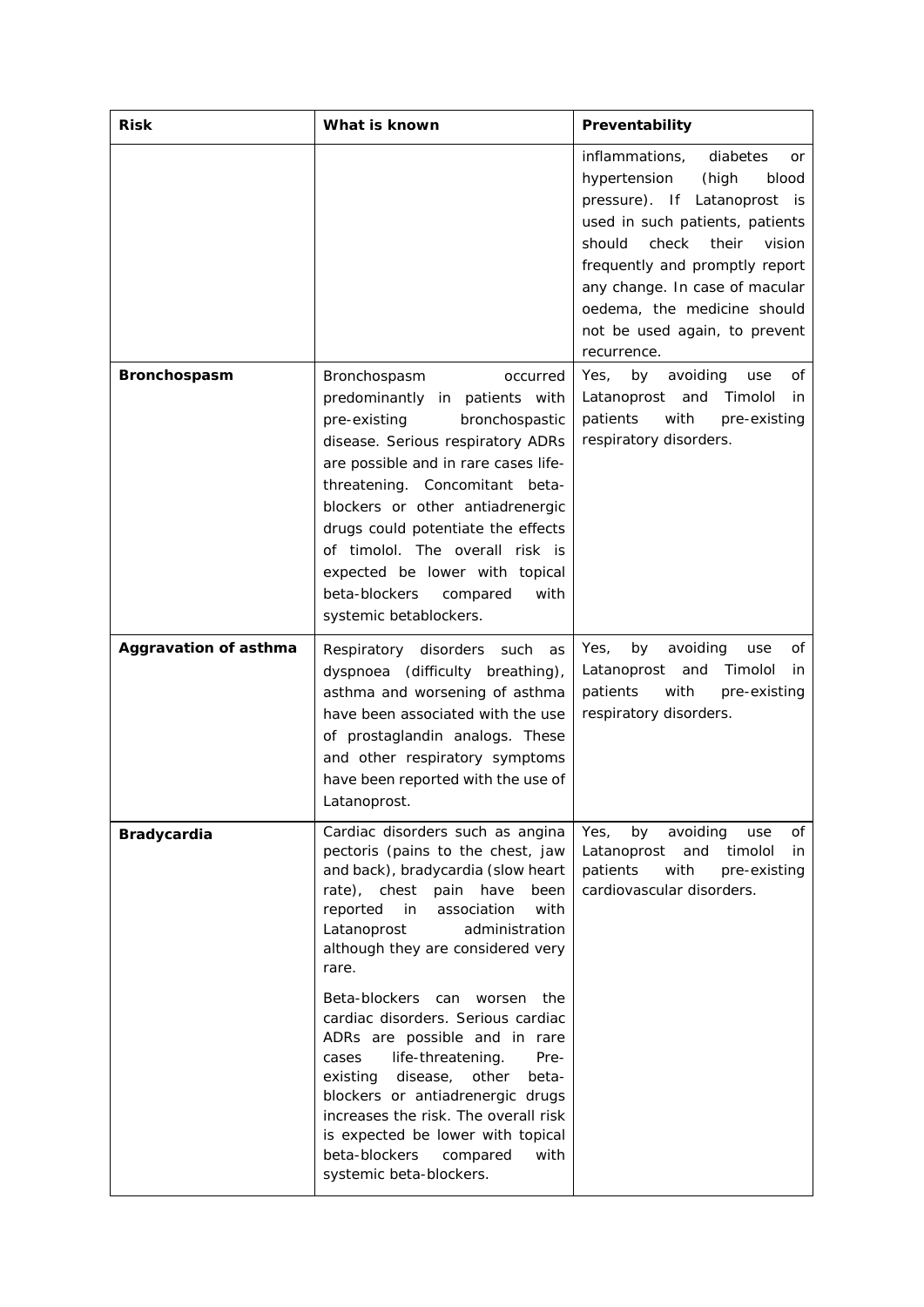## **Important Potential Risk**

| <b>Risk</b>              | What is known                                                                                                             |  |  |  |  |
|--------------------------|---------------------------------------------------------------------------------------------------------------------------|--|--|--|--|
|                          |                                                                                                                           |  |  |  |  |
|                          |                                                                                                                           |  |  |  |  |
|                          |                                                                                                                           |  |  |  |  |
| Melanoma (pigmented skin | Prostaglandin analogs are well known to cause pigmentary                                                                  |  |  |  |  |
| cancer)                  | (colour) changes in iris, eyelashes and skin around the eye. The<br>mechanism by which they increase pigment synthesis is |  |  |  |  |
|                          | uncertain. Melanoma was not seen in the clinical trials for                                                               |  |  |  |  |
|                          | latanoprost which studied 462 patients and healthy volunteers.                                                            |  |  |  |  |
|                          | Four cases have been reported in the literature with latanoprost                                                          |  |  |  |  |
|                          | or a member of the same pharmaceutical class: one choroidal                                                               |  |  |  |  |
|                          | melanoma and two cutaneous melanomas associated with                                                                      |  |  |  |  |
|                          | latanoprost and one eyelid melanoma associated<br>with<br>bimatoprost (another type of prostaglandin analog). However, a  |  |  |  |  |
|                          | direct link between prostaglandin analog use and development                                                              |  |  |  |  |
|                          | of melanoma has never been documented.                                                                                    |  |  |  |  |

## **Missing information**

| <b>Risk</b>                  | What is known                                                                                                                                                                                                                                                                                                                                                                                                                                                                                                                                                                     |
|------------------------------|-----------------------------------------------------------------------------------------------------------------------------------------------------------------------------------------------------------------------------------------------------------------------------------------------------------------------------------------------------------------------------------------------------------------------------------------------------------------------------------------------------------------------------------------------------------------------------------|
| Use in paediatric population | During the development of Monocom, patients under the age of<br>18 years have been excluded from participation in clinical trials.<br>Thus, the safety and efficacy of Monocom in children and<br>adolescents have not been established and its use is not<br>recommended in these patients until further data become<br>available.                                                                                                                                                                                                                                               |
| <b>Drug interactions</b>     | The effect on intra-ocular pressure or the known effects of<br>systemic beta-blockade may be potentiated when timolol is<br>given to the patients already receiving a systemic beta-blocking<br>agent.<br>There is a potential for additive effects resulting in hypotension<br>and/or marked bradycardia when an ophthalmic beta-blockers<br>solution is administered concomitantly with oral calcium channel<br>blockers, beta-adrenergic blocking agents, antiarrhythmics<br>amiodarone),<br>(including)<br>digitalis<br>glycosides,<br>parasympathomimetics, or guanethidine. |
|                              | Prostaglandin analogs, when not used adequately, e.g. not<br>exactly as described in the leaflet or as your doctor told you,<br>may have reduced efficacy. For example, a higher daily dosing<br>regimen or the association with another prostaglandin analog<br>may reduce the efficacy of latanoprost.                                                                                                                                                                                                                                                                          |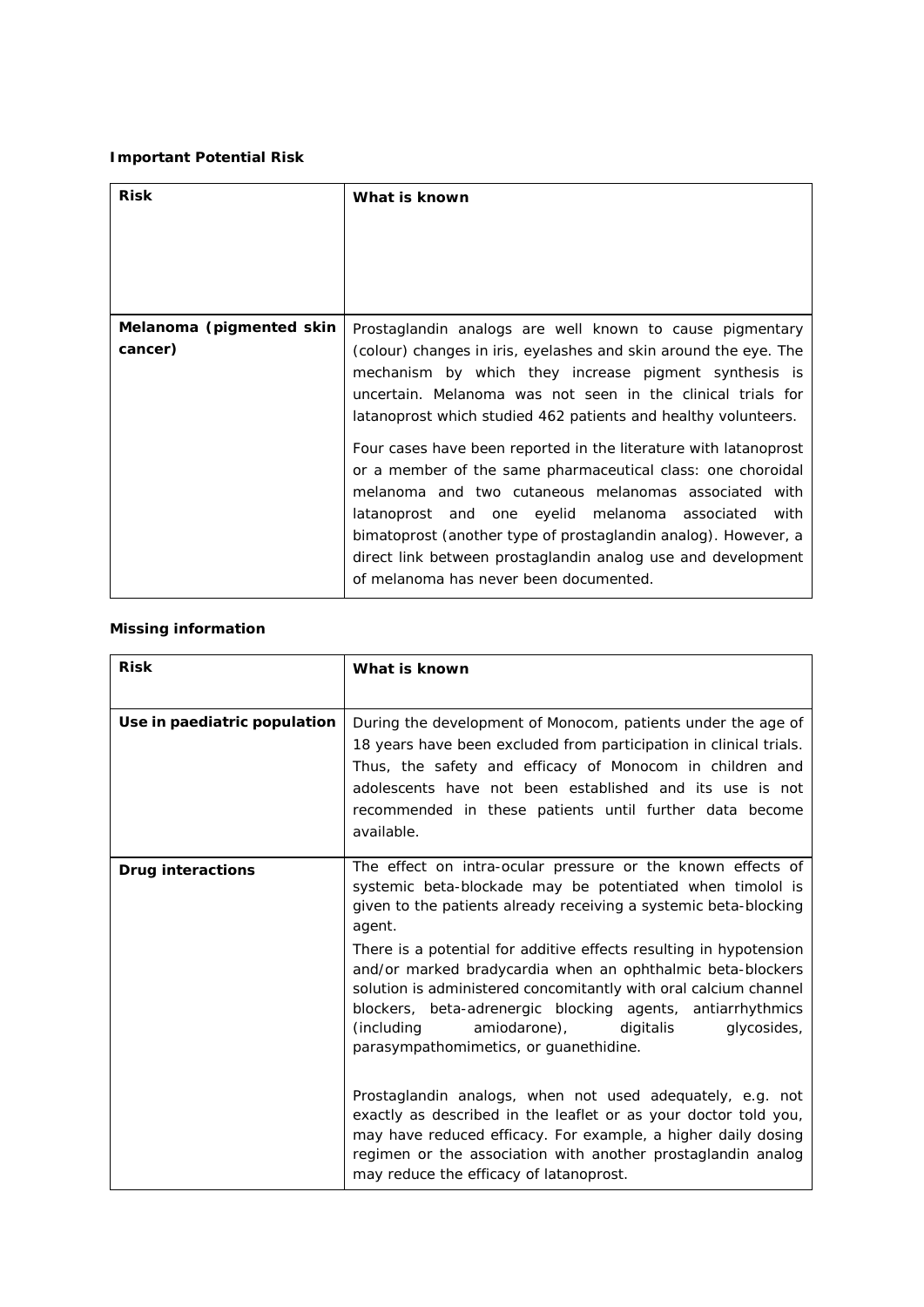| Use during pregnancy and                        | <b>Pregnancy</b>                                                                                                                                                                                                                                                                                                                                                                                                                                                                                                                                                                         |
|-------------------------------------------------|------------------------------------------------------------------------------------------------------------------------------------------------------------------------------------------------------------------------------------------------------------------------------------------------------------------------------------------------------------------------------------------------------------------------------------------------------------------------------------------------------------------------------------------------------------------------------------------|
| lactation                                       | Latanoprost                                                                                                                                                                                                                                                                                                                                                                                                                                                                                                                                                                              |
|                                                 | There are no adequate data from the use of latanoprost in<br>pregnant women. Studies in animals have shown reproductive<br>toxicity (see section 5.3). The potential risk for humans is<br>unknown.<br>Timolol                                                                                                                                                                                                                                                                                                                                                                           |
|                                                 |                                                                                                                                                                                                                                                                                                                                                                                                                                                                                                                                                                                          |
|                                                 | There are no adequate data for the use of timolol in pregnant<br>women. Timolol should not be used during pregnancy unless<br>clearly necessary. To reduce the systemic absorption, see<br>section 4.2.                                                                                                                                                                                                                                                                                                                                                                                  |
|                                                 | Epidemiological studies have not revealed malformative effects<br>but show a risk for intra uterine growth retardation when<br>beta-blockers are administered by the oral route. In addition,<br>signs and symptoms of beta-blockade (e.g. bradycardia,<br>hypotension, respiratory distress and hypoglycaemia) have been<br>observed in the neonate when beta-blockers have been<br>administered until delivery. If is administered until delivery, the<br>neonate should be carefully monitored during the first days of<br>life.<br>Consequently should not be used during pregnancy. |
|                                                 | Breast-feeding<br>Beta-blockers are excreted in breast milk. However, at<br>therapeutic doses of timolol in eye drops it is not likely that<br>sufficient amounts would be present in breast milk to produce<br>clinical symptoms of beta-blockade in the infant. To reduce the<br>systemic absorption, see section 4.2.<br>Latanoprost and its metabolites may pass into breast milk.<br>Monocom should therefore not be used in women who are breast<br>feeding.                                                                                                                       |
| Long-term ocular<br>safety                      | MONOCOM contains macrogolglycerol hydroxystearate (derived                                                                                                                                                                                                                                                                                                                                                                                                                                                                                                                               |
| (due to the presence of                         | from castor oil) which may cause delayed ocular reaction.                                                                                                                                                                                                                                                                                                                                                                                                                                                                                                                                |
| macrogolglycerol<br>hydroxystearate<br>(derived | No long-term safety data in humans are currently available on<br>this excipient.                                                                                                                                                                                                                                                                                                                                                                                                                                                                                                         |
| from castor oil)                                | Therefore, close surveillance of delayed ocular reaction will be<br>performed.                                                                                                                                                                                                                                                                                                                                                                                                                                                                                                           |

# *VI.2.5 Summary of risk minimisation measures by safety concern*

All medicines have a Summary of Product Characteristics (SmPC) which provides physicians, pharmacists and other health care professionals with details on how to use the medicine, the risks and recommendations for minimizing them. An abbreviated version of this in lay language is provided in the form of the package leaflet (PL). The measures in these documents are known as routine risk minimization measures.

The Summary of Product Characteristics and the Package leaflet for MONOCOM can be found in the Competent Authority web-page.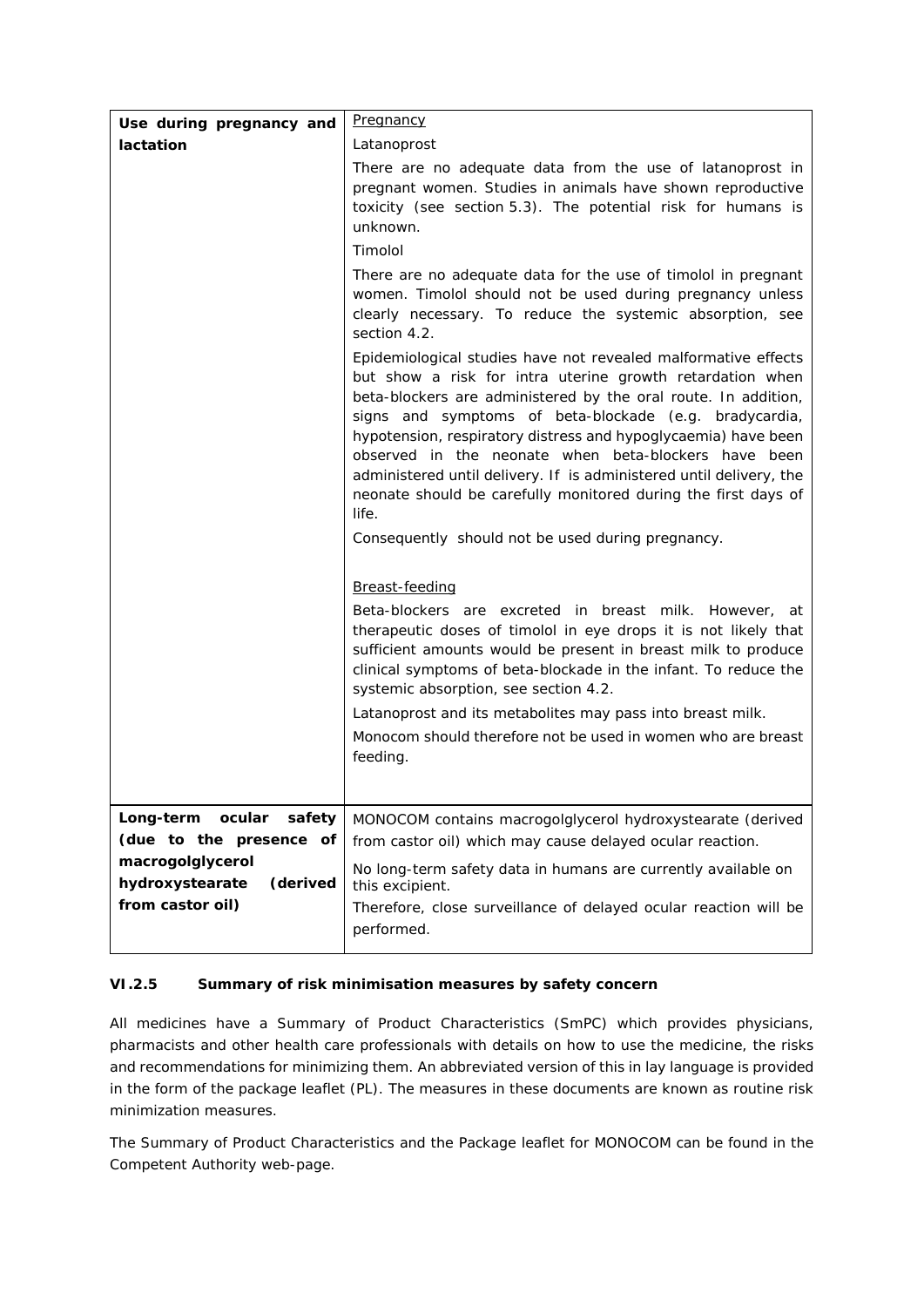This medicine has no additional risk minimization measures.

## *VI.2.6 Planned post authorisation development plan*

Laboratoires Thea is not planning to perform post-authorisation studies at the moment.

| <b>Version</b> | Date             | <b>Safety Concerns</b>                                                                                                                                                                                                                                                                                                                                                                                                                                                                                                                                                                                                                                                                                                                                 | Comment                            |
|----------------|------------------|--------------------------------------------------------------------------------------------------------------------------------------------------------------------------------------------------------------------------------------------------------------------------------------------------------------------------------------------------------------------------------------------------------------------------------------------------------------------------------------------------------------------------------------------------------------------------------------------------------------------------------------------------------------------------------------------------------------------------------------------------------|------------------------------------|
| 1.0            | 15 Sept.<br>2016 | <b>Important identified risks</b><br>Hypersensitivity reactions<br>$\bullet$<br>Respiratory reactions<br>٠<br>Cardiovascular disorders<br>$\bullet$<br>Increased pigmentation of<br>$\bullet$<br>iris<br>Periocular skin<br>٠<br>pigmentation<br>Hypertrichosis<br>٠<br>Increased risk of macular<br>٠<br>oedema including cystoid<br>macular oedema<br>Increased risk of<br>٠<br>iritis/uveitis<br>Increased risk of recurrence<br>٠<br>or flare-up of herpetic<br>keratitis<br>Choroidal detachment<br>٠<br>Concomitant treatment with<br>systemic beta-blocking<br>agents<br>Hypoglycaemia, diabetes<br><b>Important potential risks</b><br>Local overdose with<br>latanoprost and/or<br>concomitant treatment with<br>another Prostaglandin analog | First version of the<br><b>RMP</b> |
|                |                  | Use during pregnancy or<br>٠<br>lactation<br>Use in paediatric population<br>Melanoma of the eye and<br>skin<br>Use for cosmetic purposes as<br>eye lashes enhancer or for<br>alopecia (hypertrichosis)<br>Hypertension<br><b>Missing information</b><br>Long-term ocular safety (due<br>$\bullet$<br>to the high concentration of                                                                                                                                                                                                                                                                                                                                                                                                                     |                                    |

# *VI.2.7 Summary of changes to the Risk Management Plan over time*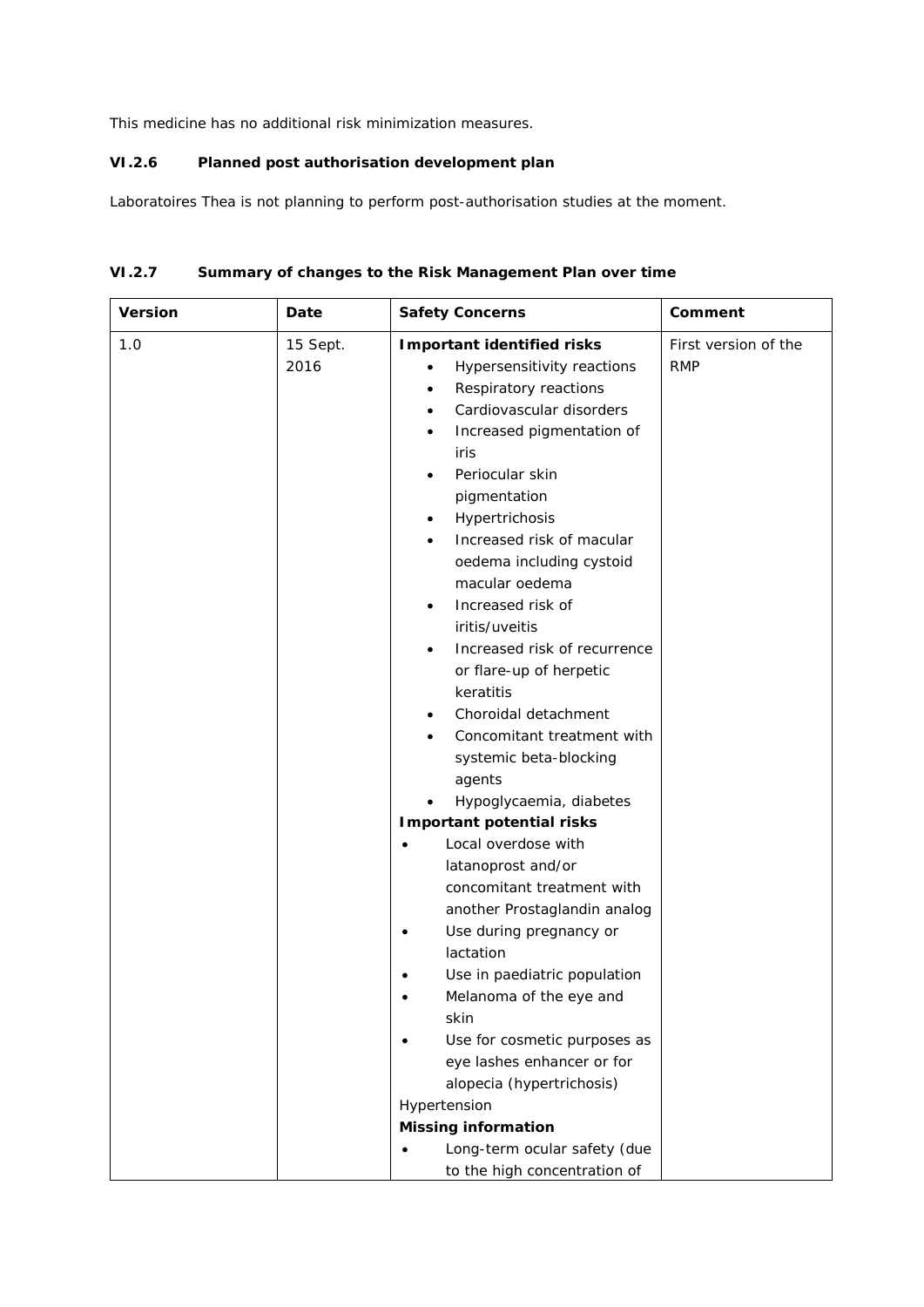| macrogolglycerol<br>hydroxystearate)<br>Use in patient with hepatic<br>٠<br>impairment<br>Use in patient with renal<br>impairment<br>15 May 2017<br>2.0<br><b>Important identified risks</b><br>Change of the risks to<br>Hypersensitivity reactions<br>in<br>line<br>be<br>٠<br>Xalacom<br>Conjunctival hyperaemia<br>Bronchospasm<br>٠<br>Aggravation of asthma<br>Bradycardia<br>Increased pigmentation of<br>iris<br>Periocular skin pigmentation<br>٠<br>Eye lash and vellus hair<br>changes<br>Cystoid macular oedema<br><b>Important potential risks</b><br>Melanoma of the eye and<br>skin<br><b>Missing information</b><br>Paediatric patients<br>٠<br>Drug interactions<br>Pregnant and lactating<br>$\bullet$ | <b>Safety Concerns</b> |  | Comment |      |
|--------------------------------------------------------------------------------------------------------------------------------------------------------------------------------------------------------------------------------------------------------------------------------------------------------------------------------------------------------------------------------------------------------------------------------------------------------------------------------------------------------------------------------------------------------------------------------------------------------------------------------------------------------------------------------------------------------------------------|------------------------|--|---------|------|
|                                                                                                                                                                                                                                                                                                                                                                                                                                                                                                                                                                                                                                                                                                                          |                        |  |         |      |
|                                                                                                                                                                                                                                                                                                                                                                                                                                                                                                                                                                                                                                                                                                                          |                        |  |         | with |
| women<br>Long-term ocular safety (due<br>to the high concentration of<br>macrogolglycerol<br>hydroxystearate)                                                                                                                                                                                                                                                                                                                                                                                                                                                                                                                                                                                                            |                        |  |         |      |
| <b>Important identified risks</b><br>Update to be in line<br>2.1<br>with the new<br>19 Mar. 2018<br>Hypersensitivity reactions<br>proposed SPC and<br>Conjunctival hyperaemia<br>PIL<br>Bronchospasm<br>٠<br>Aggravation of asthma<br>$\bullet$<br>Bradycardia<br>٠<br>Increased pigmentation of<br>$\bullet$<br>iris<br>Periocular skin<br>٠<br>pigmentation<br>Eye lash and vellus hair<br>$\bullet$<br>changes<br>Cystoid macular oedema<br>٠<br><b>Important potential risks</b><br>Melanoma of the eye and<br>skin<br><b>Missing information</b><br>Paediatric patients                                                                                                                                             |                        |  |         |      |